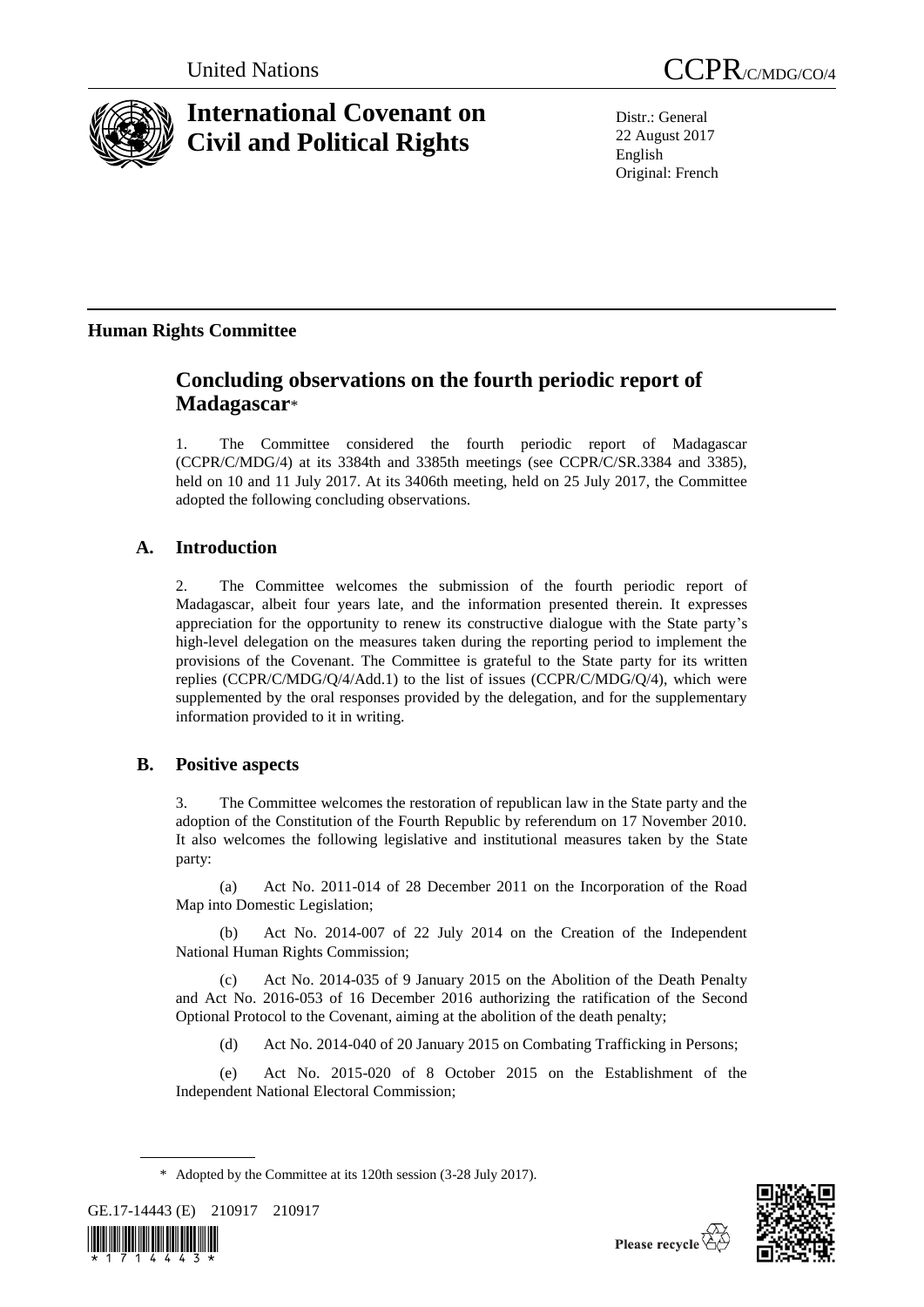(f) Act No. 2016-17 of 22 August 2016, amending and supplementing parts of the Code of Criminal Procedure.

4. The Committee welcomes the ratification of, or accession to, the following international instruments by the State party:

(a) The International Convention on the Protection of the Rights of All Migrant Workers and Members of Their Families, in 2015;

(b) The Convention on the Rights of Persons with Disabilities, in 2015.

#### **C. Principal areas of concern and recommendations**

#### **Applicability of the Covenant and implementation of the Views of the Committee**

5. The Committee notes that article 137 of the Constitution of Madagascar establishes the primacy of international treaties over domestic law and that the Covenant may be directly invoked by the courts. However, it regrets that the Covenant has rarely been invoked or applied by the courts. The Committee also remains concerned that there is as yet no mechanism responsible for implementation of the Committee's Views under the Optional Protocol (art. 2).

6. **The State party should: (a) take steps to raise awareness among judges, lawyers, prosecutors and other law enforcement personnel about the provisions of the Covenant, so that these can be taken into account before and by the national courts; and (b) consider establishing a specific mechanism to give full effect to the Committee's Views.**

#### **Independent National Human Rights Commission and the High Council for the Defence of Democracy and the Rule of Law**

7. The Committee notes that the Independent National Human Rights Commission has been in operation since the swearing in of its members on 13 October 2016 and that it has already conducted investigations into cases involving human rights violations. However, it notes with regret that it has not yet been allocated an independent budget. The Committee is also concerned that the High Council for the Defence of Democracy and the Rule of Law, whose mission is to ensure respect for ethical governance, democracy and the rule of law and to monitor the promotion and protection of human rights, is not yet operational, which has also delayed the establishment of the High Court of Justice (art 2).

8. **The State party is encouraged to: (a) ensure that the Independent National Human Rights Commission is provided, as soon as possible, with an independent budget that is sufficient for it to implement its mandate in full; (b) ensure that it complies with the principles relating to the status of national institutions for the promotion and protection of human rights (the Paris Principles) by launching an accreditation procedure as soon as possible; and (c) step up the process of establishing the High Council for the Defence of Democracy and the Rule of Law and ensure the independence of that institution by granting it financial autonomy and sufficient resources for it to carry out its mandate in full.**

#### **State of emergency**

9. The Committee reiterates its concern that Act No. 91-011 of 11 July 1991 remains in force and that it neither explicitly prohibits derogations from articles 6, 7, 8 (1), 8 (2), 11, 15, 16 and 18 of the Covenant nor defines guarantees relating to the implementation of derogations from other articles of the Covenant (art. 4).

10. **The State party should bring its legislation into line with article 4 of the Covenant, including by defining guarantees relating to the implementation of derogations not prohibited by the Covenant.**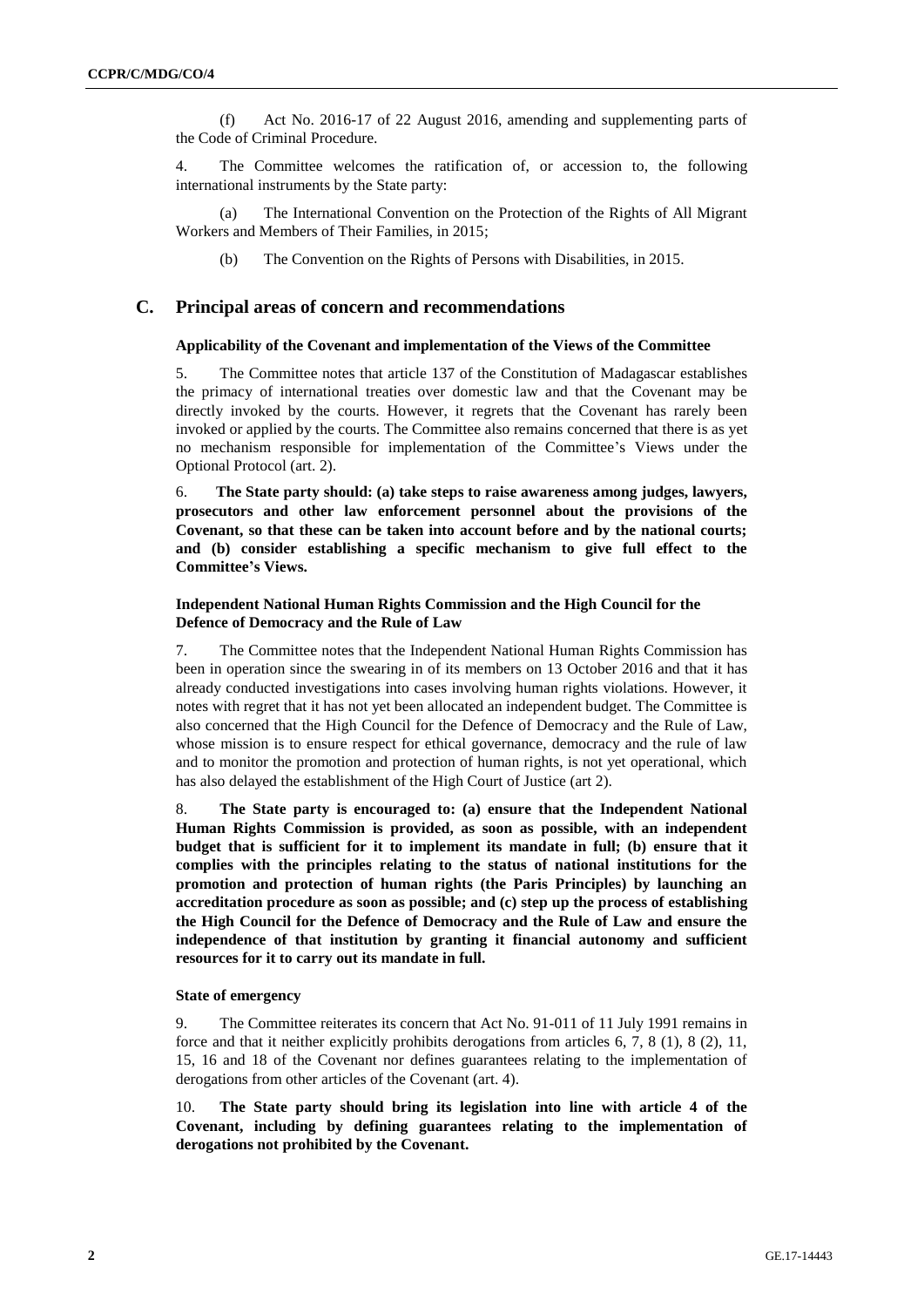#### **Combating corruption**

11. The Committee welcomes the legislative measures taken by the State party to combat corruption and commends the efforts made in recent years to recruit new judges and police officers. However, it notes with concern that corruption remains fairly widespread within the political community, the judiciary and the police authorities in the territory of the State party. The Committee is concerned that this phenomenon may: (a) undermine the process of national reconciliation; (b) perpetuate the lack of trust in the State party's institutions among the citizens of Madagascar; and (c) foster impunity for some perpetrators of human rights violations (arts. 2, 14, 25 and 26).

12. **The State party should: (a) ensure strict respect for the principle of separation of powers and redouble its efforts to combat corruption and related impunity; (b) accelerate the process of establishing the High Court of Justice so as to effectively guarantee the independence and impartiality of the judiciary; (c) continue its efforts to recruit and train new judges and police officers, based on the criteria of maximum transparency, professionalism and honesty; (d) ensure that public oversight mechanisms, including the Independent Anti-corruption Office, are functional and effective; and (e) guarantee that all cases of corruption are investigated and lead to the adoption of disciplinary measures and, where necessary, adequate judicial sanctions.**

#### **Investigations of human rights violations committed between 2009 and 2013 and the process of national reconciliation**

13. The Committee takes note of Act No. 2012-007 of 3 May 2012 introducing an amnesty for the purposes of national reconciliation, but regrets the lack of information and data available on: (a) impartial proceedings conducted against perpetrators of acts of torture, enforced disappearances and extrajudicial and summary executions — deeds that cannot be the subject of an amnesty — committed between 2009 and 2013; and (b) cases where amnesty has been granted pursuant to Act No. 2012-007. It is also concerned that the Malagasy Reconciliation Council and the National Reparations and Compensation Fund, both key institutions in the national reconciliation process, are not yet operational, which constitutes an obstacle to the effective implementation of the process (arts. 2, 6 and 7).

14. **The State party should speed up the process of national reconciliation, by, inter alia: (a) investigating all allegations of acts of torture, enforced disappearances and summary and extrajudicial executions, ensuring that no serious human rights violations perpetrated in the past go unpunished; and (b) making the Malagasy Reconciliation Council and the National Reparations and Compensation Fund operational by providing them with adequate resources**.

#### **Anti-discrimination framework**

15. The Committee remains concerned about the lack of a comprehensive antidiscrimination law that clearly defines and prohibits direct and indirect discrimination and lists prohibited grounds of discrimination. In that regard, it is particularly concerned about the situation of: (a) persons living with HIV/AIDS; and (b) lesbian, gay, bisexual, transgender and intersex persons, who are subjected to stigmatization and discrimination (arts. 2, 3 and 26).

16. **The State party should: (a) adopt comprehensive legislation to combat racism and discrimination that includes a definition of direct and indirect discrimination, including on grounds of sexual orientation and gender identity; (b) ensure that all victims of discrimination have access to effective remedies; and (c) take all necessary interim measures, pending the adoption of comprehensive legislation, to combat and prevent stigmatization and discrimination aimed at persons living with HIV/AIDS and lesbian, gay, bisexual, transgender and intersex persons.**

**Equal pay for men and women and representation of women in public and political life**

17. The Committee takes note of the information that equal pay for men and women is guaranteed in the Malagasy civil service. However, it remains concerned at reports of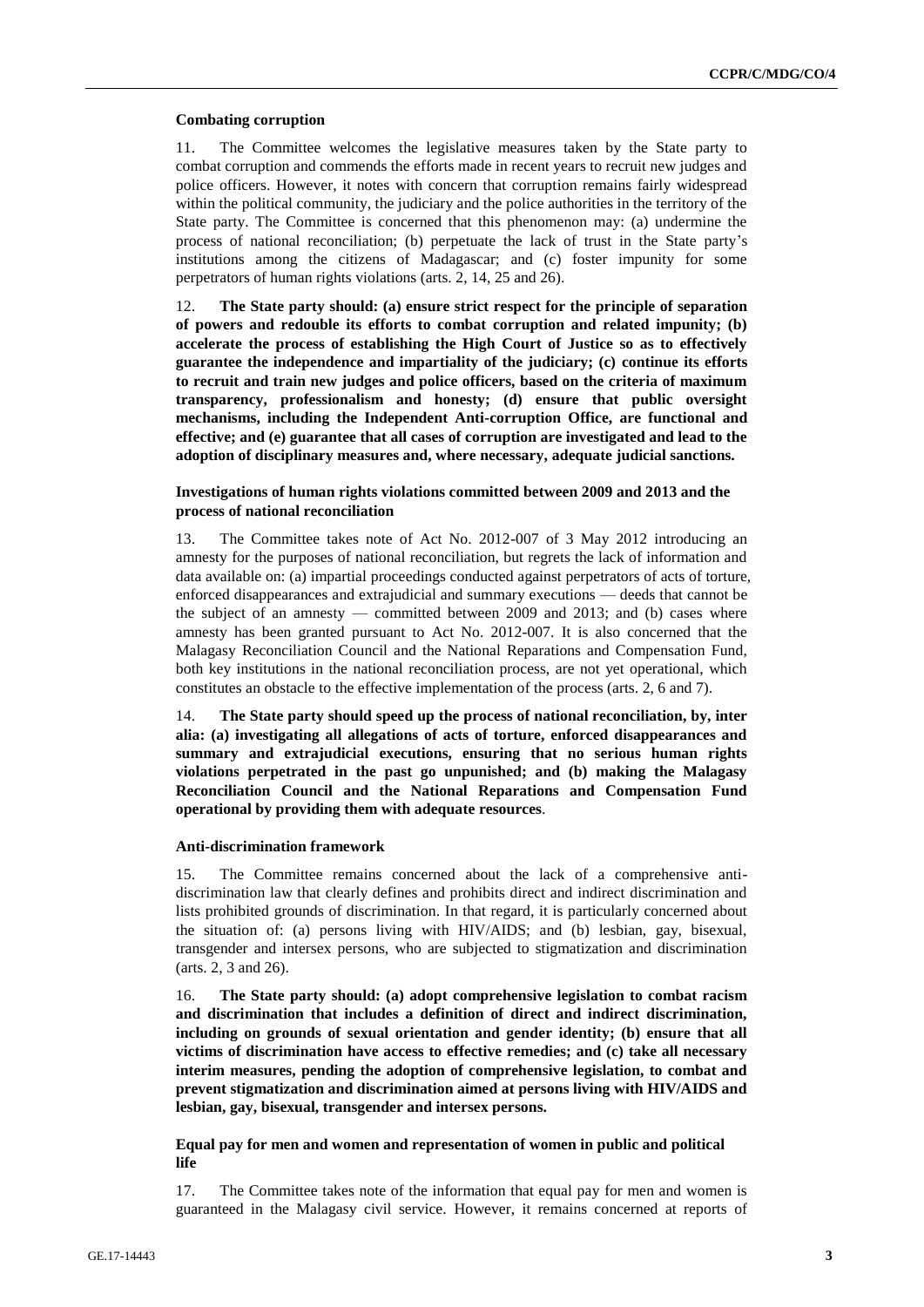significant wage gaps in the private sector. It is also concerned to note that, despite the progress achieved, women are still underrepresented in both elected political posts and positions of responsibility in the public and private sectors (arts. 2, 3, 25 and 26).

18. **The State party should: (a) continue to implement measures to ensure better representation of women in public affairs by adopting, where required, temporary special measures to give full effect to the provisions of the Covenant; (b) raise the awareness of political parties of the need to achieve gender parity and encourage women to stand for election to political posts; (c) take steps to increase the number of women in positions of responsibility, including in the private sector; and (d) take all necessary measures to correct the differences between men's and women's pay, particularly in the private sector.**

#### **Discrimination and practices harmful to women**

19. The Committee notes the 2016 reform of the Nationality Code, which now allows women to transmit their nationality automatically to their children. However, it remains concerned that women are still not able to transmit their nationality to a foreign or stateless spouse or to their adoptive children. It is also concerned at the continued existence of: (a) discrimination affecting rural women in the area of property and land administration; and (b) discrimination in matters of inheritance. It is also concerned about the persistence of traditional practices harmful to women and, in particular, by (a) reports of forced and early marriage; and (b) the continued practice of polygamy. The Committee takes note of the progress made in combating the belief, particularly widespread in the Mananjary region, that twins bring bad luck but remains concerned about the situation of women who are ostracized when they decide to raise their twins (arts. 2, 3, 7, 23, 24 and 26).

20. **The State party should: (a) continue to implement measures to expedite the revision of all relevant legislation so as to ensure strict equality between men and women, including in the areas of nationality, access to property and inheritance; (b) continue its efforts to combat the practices of forced and early marriage and polygamy; and (c) step up its awareness campaigns aimed at the general public and traditional leaders to change traditional attitudes towards women, particularly the mothers of twins.**

#### **Voluntary terminations of pregnancy and women's sexual health**

21. The Committee remains concerned by article 317 of the Malagasy Criminal Code, which criminalizes the voluntary termination of pregnancy for both the mother and the medical personnel concerned, without exception. It is concerned that the legislation leads to pregnant women seeking clandestine abortions provided by non-health professionals, in conditions that put their lives and health at risk. While noting the significant efforts undertaken by the State party in the area of family planning and training for health workers, the Committee remains concerned about the persistently high rate of early pregnancies and maternal mortality, especially among young women, the lack of access to sexual and reproductive health services in rural areas and the lack of information on contraception (arts. 2, 3, 6, 7, 17 and 26).

22. **The State party should: (a) review its legislation with a view to ending the total ban on abortion, which encourages women to resort to unsafe abortions, putting their lives and health at risk; (b) pending such revision, ensure that no proceedings are brought against women who resort to abortion or health professionals who provide abortions; (c) improve access for women and girls to sexual health care and services; (d) improve access to contraceptives throughout the country; and (e) continue its efforts to organize education and awareness-raising programmes on the importance of contraception and of sexual and reproductive health rights.**

#### **Violence against women**

23. The Committee takes note of Act No. 2000-21 of 28 November 2000, which establishes domestic and sexual violence as criminal offences, but remains concerned about: (a) the prevalence of the phenomenon throughout the State party and its broad acceptance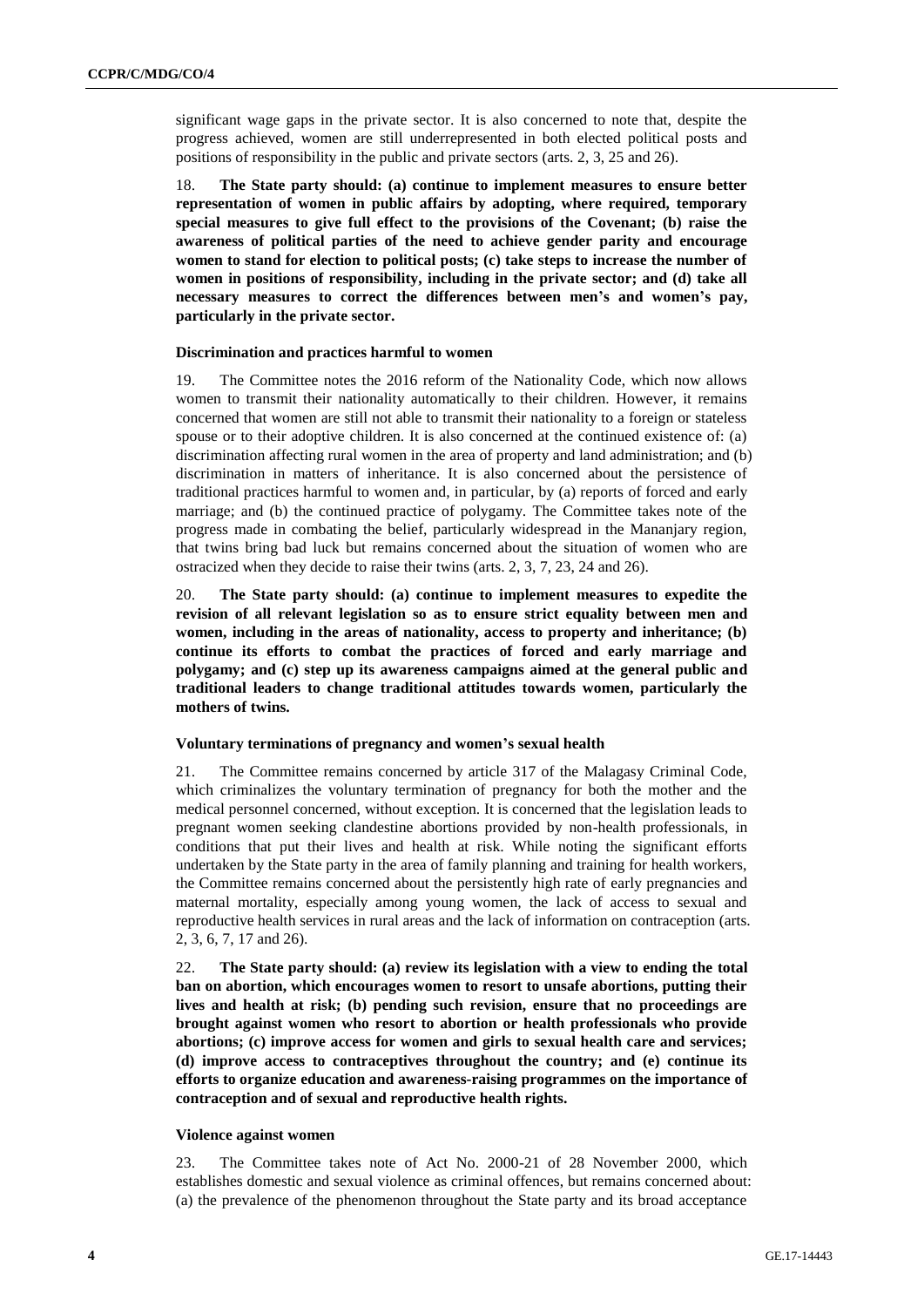in society; (b) the low rate of reporting of such violence by victims, owing particularly to a lack of trust in the judiciary and social pressure; (c) article 332, which establishes rape as a crime, but does not provide for marital rape; (d) the lack of data on investigations conducted, prosecutions brought or compensation awarded to victims under Act No. 2000- 21; and (e) the small number of legal clinics (support centres) available to help victims of violence, especially in rural areas (arts. 3, 6, 7 and 26).

24. **The State party should: (a) as a priority, draft legislation defining and establishing as crimes all acts of violence against women, notably domestic violence, marital rape and sexual abuse; (b) encourage the reporting of all violence by victims, inter alia by launching public awareness campaigns and ensuring that all police and judicial personnel receive adequate training to help them deal with cases of genderbased violence; (c) ensure that cases of violence are thoroughly investigated and the perpetrators are prosecuted; (d) improve the system for the collection and use by the police and the National Gendarmerie of data on gender-based violence; and (e) expand the availability of shelters and care arrangements for victims.**

#### **Mob justice**

25. The Committee expresses its concern at the growing lack of trust in the State and its justice system, which has led to cases of mob justice and the lynching of persons suspected of offences. It is also concerned about reports of a high rate of discontinuance of criminal cases against persons who have participated in such mob justice (arts. 2, 6 and 7).

26. **The State party should: (a) take concrete steps to restore the trust of its citizens in its judicial institutions; (b) conduct investigations into, and prosecute all alleged perpetrators of, mob justice or lynchings and, if they are found guilty, sentence them appropriately; and (c) continue to implement the measures it is taking and conduct awareness-raising campaigns on the illegality of summary and mob justice and the criminal liability of perpetrators.**

#### **Summary and extrajudicial executions committed by the security forces**

27. The Committee expresses its concern at the reports of summary and extrajudicial executions committed by the security forces, inter alia in the context of operations to secure regions where *dahalo* cattle raiders operate. It remains concerned about: (a) allegations of indiscriminate attacks by security forces against groups presumed to be *dahalo* cattle raiders; (b) allegations that, during Operation Tandroka in 2012, the security forces indiscriminately killed a large number of people, including civilians; and (c) reprisals carried out by the security forces following cases of mob justice, as reflected in the events at Antsakabary (art. 6).

28. **The State party should: (a) systematically undertake prompt, impartial and effective investigations to identify the alleged perpetrators of summary and extrajudicial executions, prosecute them and, if they are found guilty, sentence them appropriately; and (b) ensure that the families of the victims receive appropriate compensation.**

#### **Prohibition of torture and ill-treatment**

29. The Committee is concerned that Malagasy law still does not provide for penalties for ill-treatment or for the non-applicability of statutory limitations to torture. It notes with regret that neither the Criminal Code nor the Criminal Procedure Code reflect the provisions of the Anti-Torture Act, No. 2008-008. The Committee is also concerned by allegations that persons are subjected to acts of torture and inhuman or degrading treatment during arrest and police custody. In this connection, it remains concerned by the lack of data on investigations, prosecutions and convictions in cases of torture and ill-treatment (arts. 7, 10 and 14).

30. **The State party should: (a) amend Act No. 2008-008 as soon as possible to include penalties for ill-treatment, the non-applicability of statutory limitations to torture and the inadmissibility of confessions obtained under coercion or torture as evidence before the courts; (b) make the amendments needed to ensure that the**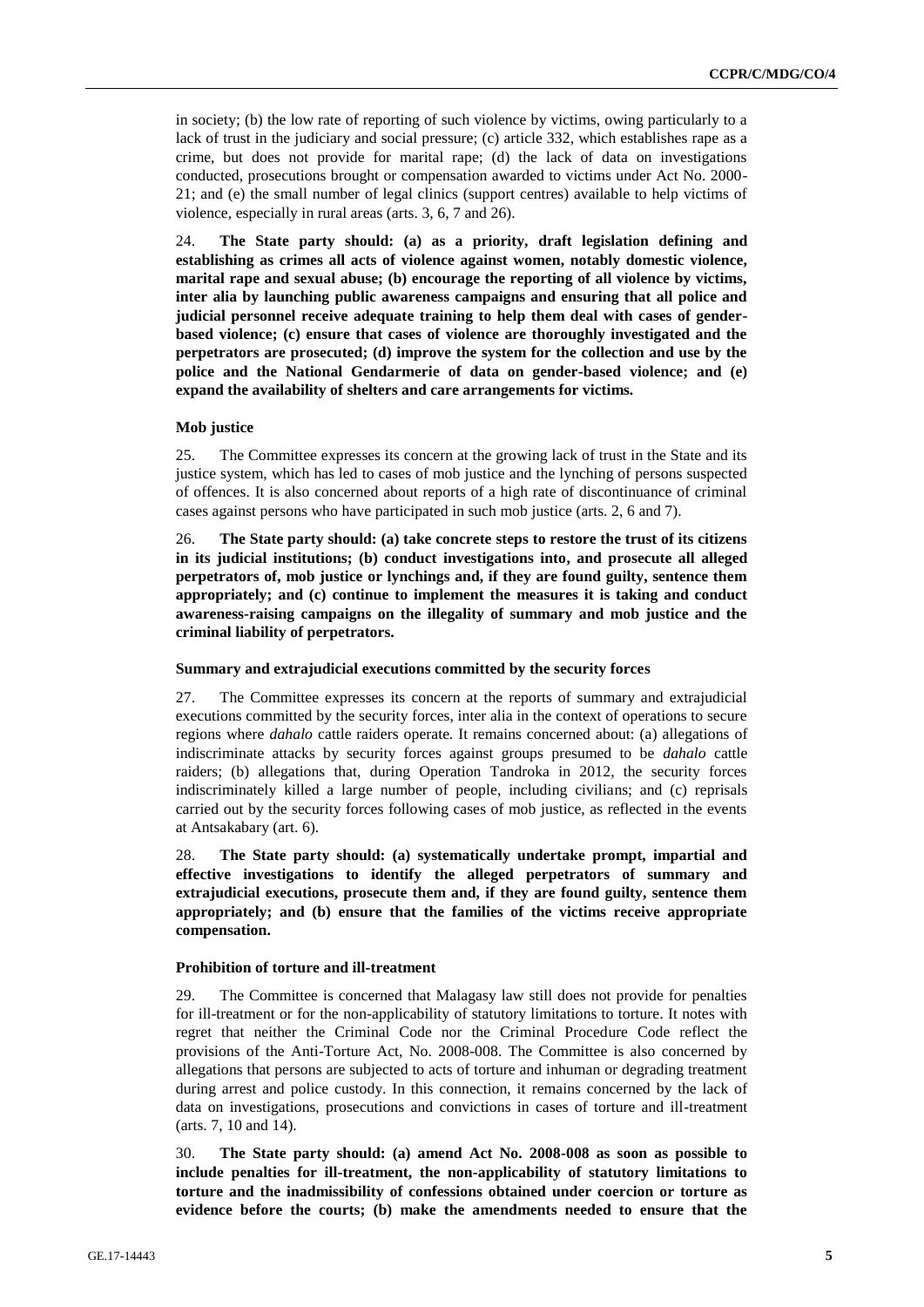**provisions of Act No. 2008-008 are reflected in the Criminal Code and the Criminal Procedure Code; (c) ensure that alleged cases of torture and ill-treatment committed by the police or security forces are thoroughly investigated and that the alleged perpetrators are prosecuted and, if found guilty, are sentenced appropriately; (d) ensure that victims are properly compensated and offered rehabilitation services; and (e) establish an independent mechanism to investigate complaints of acts of torture or ill-treatment committed by members of the police or security forces.**

#### **Corporal punishment**

31. The Committee takes note of Act No. 2007-023 of 20 August 2007 on the Rights and Protection of the Child. However, it notes with regret that corporal punishment is not yet formally prohibited in schools (arts. 7 and 24).

32. **The State party should take practical steps, including through legislative measures, to put an end to corporal punishment in all settings. It should encourage non-violent forms of discipline as alternatives to corporal punishment, and should conduct public information campaigns to raise awareness about its harmful effects.**

#### **Police custody and fundamental legal safeguards**

33. The Committee remains concerned about: (a) the fact that police custody can be extended up to 12 days on the basis of criteria that are insufficiently defined by law; and (b) reports that persons in custody sometimes experience difficulty in accessing legal services. The Committee is further concerned about reports, confirmed by the delegation, that complainants can contribute to the operating costs of the investigative police in order to speed up an investigation, which undermines equal access to public services (arts. 9, 14 and 26).

34. **The State party should: (a) review its legislation to ensure that decisions to extend police custody are made on the basis of clearly established criteria in line with the Committee's general comment No. 35 (2014) on liberty and security of the person; (b) ensure that all persons in custody have access to a lawyer, including by expanding legal aid services; and (c) ensure that the principle of equality is upheld by allocating to the Ministry of Public Security the necessary budget to fully discharge its functions.**

#### **Pretrial detention**

35. The Committee remains concerned that, despite the amendment of the Criminal Procedure Code in 2016, the length of pretrial detention remains excessive and unwarranted for many individuals (arts. 7 and 9).

36. **The State party should: (a) take the necessary steps to ensure that pretrial detention is subject to reasonable time frames; (b) take steps to identify cases of unlawful detention, thereby addressing the situation of persons wrongfully held in pretrial detention; and (c) ensure that victims of wrongful pretrial detention are duly compensated.**

#### **Prison conditions**

37. The Committee welcomes the efforts made to open places of detention but remains concerned by: (a) the alarming rate of prison overcrowding caused in particular by the large number of pretrial detainees; (b) unhygienic conditions and difficulty in accessing medical care; (c) the alarming rate of malnutrition among inmates, which has led to a number of deaths; and (d) the lack of separation between adults and minors and between pretrial detainees and convicted offenders (arts. 6, 7 and 10).

38. **The State party should: (a) redouble its efforts to improve the living conditions and treatment of detainees, including access to food and medical care; (b) continue to implement measures to address the problem of prison overcrowding in keeping with the Standard Minimum Rules for the Treatment of Prisoners (Nelson Mandela Rules); (c) ensure that individuals do not remain in pretrial detention for longer than the**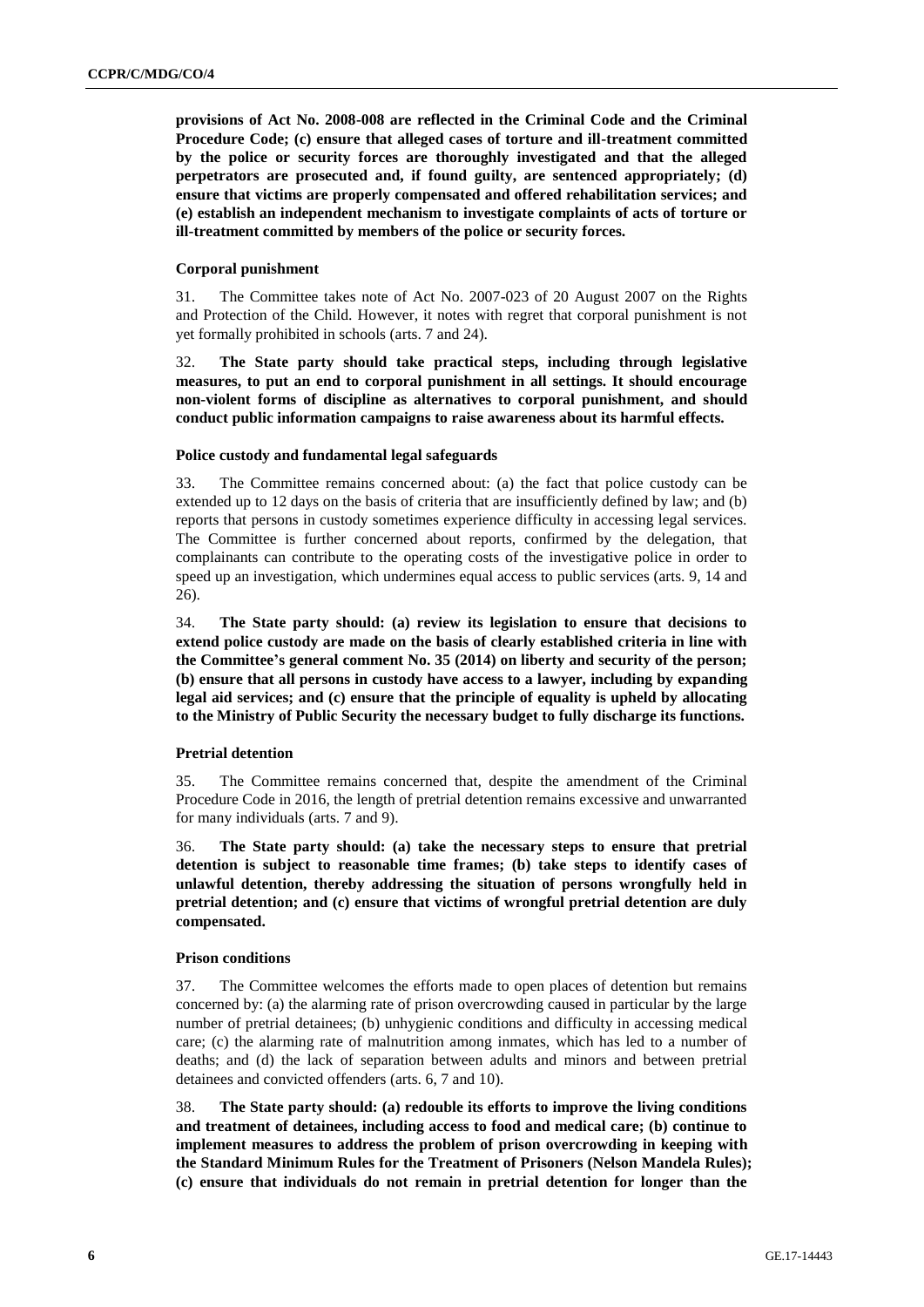**statutory periods, and adopt an effective policy of imposing non-custodial sentences; and (d) take the necessary steps to separate detainees by age and by custodial regime.**

#### **Human trafficking**

39. The Committee notes the State party's considerable efforts in this domain but remains concerned about: (a) the prevalence of trafficking, especially of women and children, including for the purpose of economic and sexual exploitation; and (b) reports that Malagasy migrant workers are subjected to exploitation, in particular in northern Africa and the Middle East (arts. 7, 8 and 24).

40. **The State party should: (a) strictly enforce the provisions of the Anti-Trafficking Act, No. 2014-040, of 20 January 2015; (b) allocate to the National Anti-Trafficking Office the necessary budget to allow it to fulfil its mandate, and strengthen monitoring mechanisms; (c) ensure that suspected cases of trafficking in persons are thoroughly investigated and that those held to be responsible are prosecuted and, if found guilty, are sentenced appropriately; and (d) ensure that Malagasy migrant workers are properly informed of their rights, and step up the oversight of placement agencies to ensure that no Malagasy workers are exploited while abroad.** 

#### **Child labour**

41. The Committee welcomes the adoption of a law on the worst forms of child labour and of the National Action Plan against Child Labour but remains concerned about reports that children are engaged in domestic work, agricultural work, mining and quarrying and are subjected to commercial sexual exploitation (arts. 7, 8 and 24).

42. **The State party should ensure that: (a) the law prohibits and defines child labour; (b) sufficient resources are allocated to the implementation of the National Action Plan against Child Labour; (c) labour inspectors receive relevant training and have the necessary resources to carry out their monitoring activities countrywide; (d) suspected cases of child labour are thoroughly investigated and that those held to be responsible are prosecuted and, if found guilty, are sentenced appropriately; and (e) child victims are provided with rehabilitation measures.**

#### **Refugees and asylum seekers**

43. While noting that there have been very few refugees and asylum seekers in Madagascar, the Committee finds it nonetheless regrettable that the State party has yet to adopt a coherent legal framework on the determination of refugee status or to take any steps to establish an office for refugees and stateless persons (art. 13).

44. **The State party should: (a) amend Decree No. 94-652 of 11 October 1994 on the application of the Immigration Organization and Control Act No. 62-006 of 6 June 1962 with a view to ensuring that asylum seekers have access to a fair and satisfactory procedure for the determination of their status as refugees; and (b) consider ratifying the Protocol relating to the Status of Refugees.**

#### **Administration of justice and traditional justice (***dina***)**

45. The Committee remains concerned at: (a) reports that the political authorities frequently intervene in judicial issues; (b) the fact that, although the elected members of the High Council of the Judiciary constitute the majority of the Council, the President and the Minister of Justice also hold the offices of President and Vice-president of the Council, which could be seen as a violation of its independence; and (c) the small number of cases processed by the High Council. The Committee is further concerned at: (a) the considerable delays in the administration of justice; (b) the limited coverage of judicial services across the State party; and (c) the high cost of proceedings, which forces a large number of people to turn to traditional justice systems. In this connection, the Committee is concerned about reports that *dina* courts consider cases outside their jurisdiction, which is limited to civil matters (art. 14).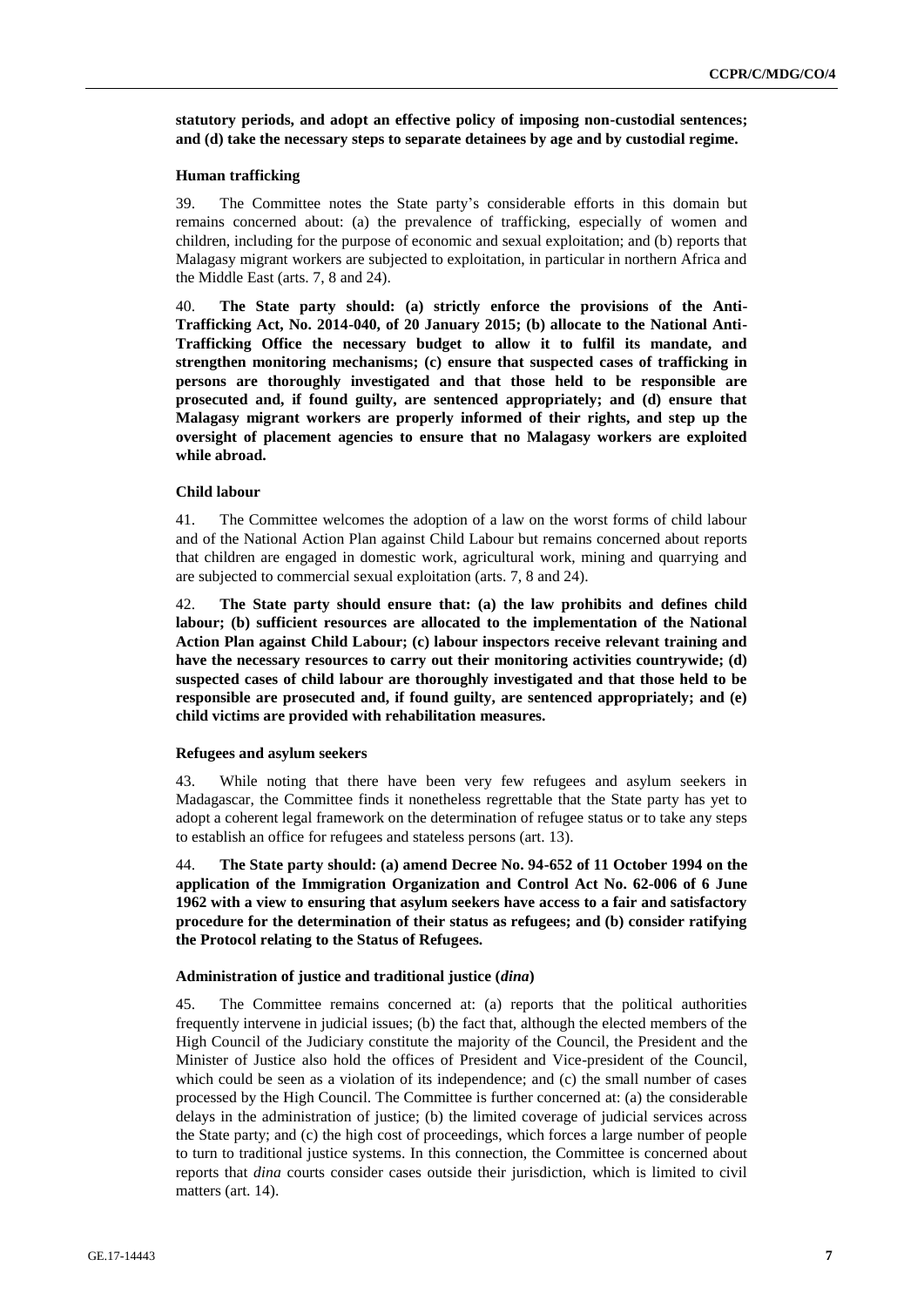46. **The State party should: (a) ensure that the judiciary is independent from all political interference and continue its efforts to implement an accessible and effective justice system; (b) allocate additional human and financial resources to the judicial system, including to ensure broader coverage and effective, good quality legal assistance; and (c) ensure that** *dina* **courts consider only civil cases, and pursue its efforts to prevent the implementation of** *dina* **decisions that breach provisions of the Covenant.**

#### **Birth registration and the right to recognition as a person before the law**

47. Despite the significant efforts made by the State party, the Committee remains concerned at reports that a considerable number of children are still not registered, especially in some rural areas. It is also concerned that, owing to the restrictive effect of the rules on nationality, persons and children born in Madagascar remain stateless (arts. 7, 13, 16 and 24).

48. **The State party should: (a) continue to take steps to expedite the registration of children who remain unregistered; (b) continue to run campaigns to raise awareness of birth registration among the general public and families; and (c) ensure that its laws and regulations on nationality address all problems of statelessness.**

#### **Freedom of expression**

49. The Committee is concerned by reports that journalists, political opponents and human rights defenders are subjected to intimidation, harassment and ill-treatment as a direct consequence of their activities. It is also concerned by: (a) allegations that opposition media have had their frequencies jammed and their power supplies cut; (b) the fact that the Communication Code of 2016 provides for disproportionate fines for defamation, insult and affront to public decency, potentially leading to self-censorship on the part of journalists; and (c) the fact that the Cybercrime Act, No. 2014-006, provides for non-suspended prison sentences for online insult or defamation against State officials (arts. 7 and 19).

50. **The State party should: (a) take the necessary steps to ensure that journalists, political opponents and human rights defenders are protected against threats and intimidation and to allow them the necessary latitude to carry out their activities; (b) investigate, prosecute and convict perpetrators of acts of harassment, threats and intimidation against journalists, political opponents and human rights defenders; and (c) review its legislation on the press and media to bring it fully into line with article 19 of the Covenant.**

#### **Freedom of assembly and freedom of association**

51. The Committee is concerned by reports of breaches of freedom of association and freedom of assembly in the State party in the form of: (a) the denial of permits for public protests by trade unions and non-governmental organizations; and (b) restrictions on joining trade unions. In addition, the Committee is concerned at reports that political opponents are systematically denied the right to public protest, even when exercised peacefully (arts. 21 and 22).

52. **The State party should take all necessary steps to ensure that all individuals and political parties fully enjoy the right to peaceful assembly and freedom of association in practice and to ensure that all restrictions on the exercise of these rights comply with the strict conditions laid down in the Covenant.**

#### **Participation in elections**

53. The Committee is concerned about the delays in and obstacles to the implementation of the national reconciliation process, which is crucial if all political actors are to take part in the forthcoming elections and accept their outcome. The Committee remains concerned by: (a) the current electoral map, which does not guarantee equality among districts; (b) reports that the Independent National Electoral Commission lacks independence; (c) the fact that the current complaints procedure sets overly short submission deadlines; and (d)